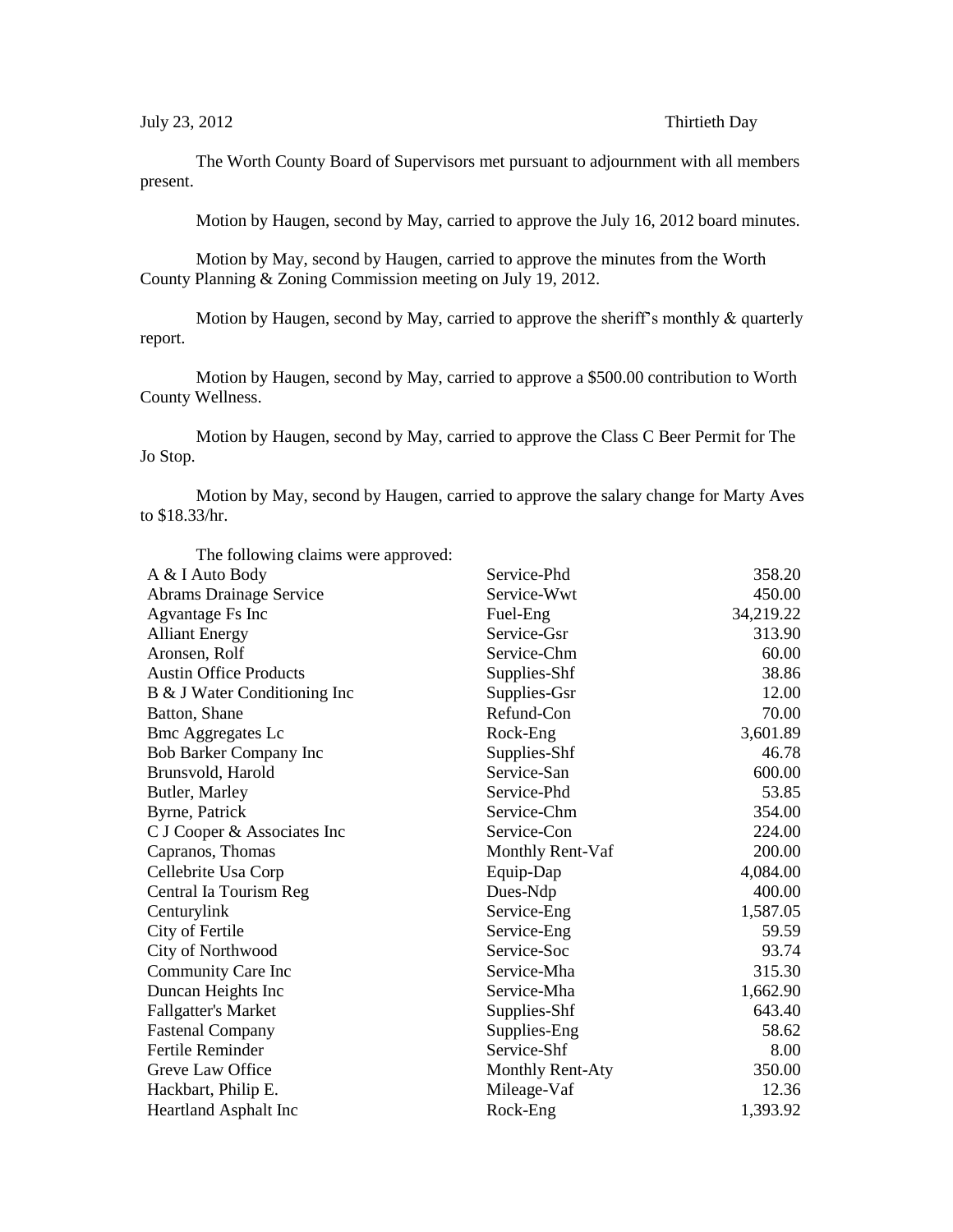| <b>Heartland Power Coop</b>        | Service-Eng            | 107.00    |
|------------------------------------|------------------------|-----------|
| Hendrikson, Joy                    | Mileage-Wec            | 97.34     |
| Henry M. Adkins & Son Inc.         | Equip-Aud              | 71,627.00 |
| Houg, Andy                         | Service-San            | 600.00    |
| Ia County Recorders Assn           | Edu-Rec                | 50.00     |
| Ia Dept of Human Services          | Service-Mha            | 44,922.37 |
| Ia Dept of Public Safety           | Exp-Shf                | 1,311.00  |
| Ia Law Enforcement Academy         | Credit Edu-Shf         | 670.00    |
| Ia Prison Industries               | Supplies-Con           | 818.00    |
| <b>Interstate Motor Trucks</b>     | Parts-Eng              | 35.45     |
| Ip Pathways                        | Service-Dap            | 4,200.00  |
| Isac Group Health                  | <b>Health Ins Prem</b> | 49,472.00 |
| J & J Machining Welding & Fabr     | Service-Eng            | 412.50    |
| Joe's Collision & Performance      | Service-Shf            | 35.50     |
| <b>Johnson Vinyl Graphics</b>      | Supplies-Con           | 2,550.00  |
| Johnson, Hal                       | Monthly Rent-Phd       | 940.00    |
| Johnson, Teresa                    | Mileage-Phd            | 120.00    |
| Kossuth County Cpc                 | Reimburse-Mha          | 2,516.74  |
| L. M. Pump Service                 | Service-Wwt            | 1,390.00  |
| Larsen Plumbing & Heating Inc      | Service-Phd            | 115.07    |
| Law Enforcement Systems Inc        | Service-Shf            | 343.00    |
| <b>Lawns Plus</b>                  | Service-Con            | 490.00    |
| Leerar, Jeff                       | Service-San            | 600.00    |
| Lexisnexis                         | Service-Aty            | 134.00    |
| Liberty Square Care Center         | Service-Mha            | 1,892.40  |
| Low, Richard R                     | Fuel-Asr               | 60.49     |
| Manly Junction Signal              | Service-Phd            | 1,023.69  |
| Marsh, Darren                      | Rent-Ema               | 495.00    |
| Marshall & Swift Inc               | Service-Shf            | 241.04    |
| <b>Martin Marietta Materials</b>   | Rock-Eng               | 24,915.01 |
| <b>Mason City Business Systems</b> | Service-Phd            | 174.74    |
| <b>Mason City Tire Service</b>     | Tires-Eng              | 6,540.64  |
| Matt Parrott/Storey Kenworthy      | Supplies-Dap           | 454.50    |
| Mc Clure Engineering Co            | Service-Ndp            | 45,350.00 |
| Mental Health Ctr of N Ia Inc      | Service-Mha            | 4,783.20  |
| Myli, Diane                        | Mileage-Phd            | 16.40     |
| Nive Services Inc                  | Service-Mha            | 1,007.34  |
| No Ia Juvenile Detention           | Service-Juj            | 2,250.00  |
| North Country Equipment Llc        | Supplies-Con           | 69.70     |
| Northland Securities Inc           | Service-Ndp            | 1,500.00  |
| Northwood Ag Products              | Supplies-Con           | 22.50     |
| Northwood Anchor                   | Service-Phd            | 831.45    |
| Northwood Chamber of Commerce      | Exp-Phd                | 45.00     |
| Northwood Electric Inc             | Service-Gsr            | 338.73    |
| Northwood Lumber                   | Supplies-Phd           | 3.50      |
| Northwood True Value               | Supplies-Shf           | 86.58     |
| Northwood Welding Inc              | Supplies-Con           | 119.87    |
| Northwoods State Bank              | Supplies-Trs           | 80.20     |
| Northwoods State Bank              | Service-Trs            | 241.35    |
| Nuss Truck & Equipment             | Service-Eng            | 854.28    |
|                                    |                        |           |